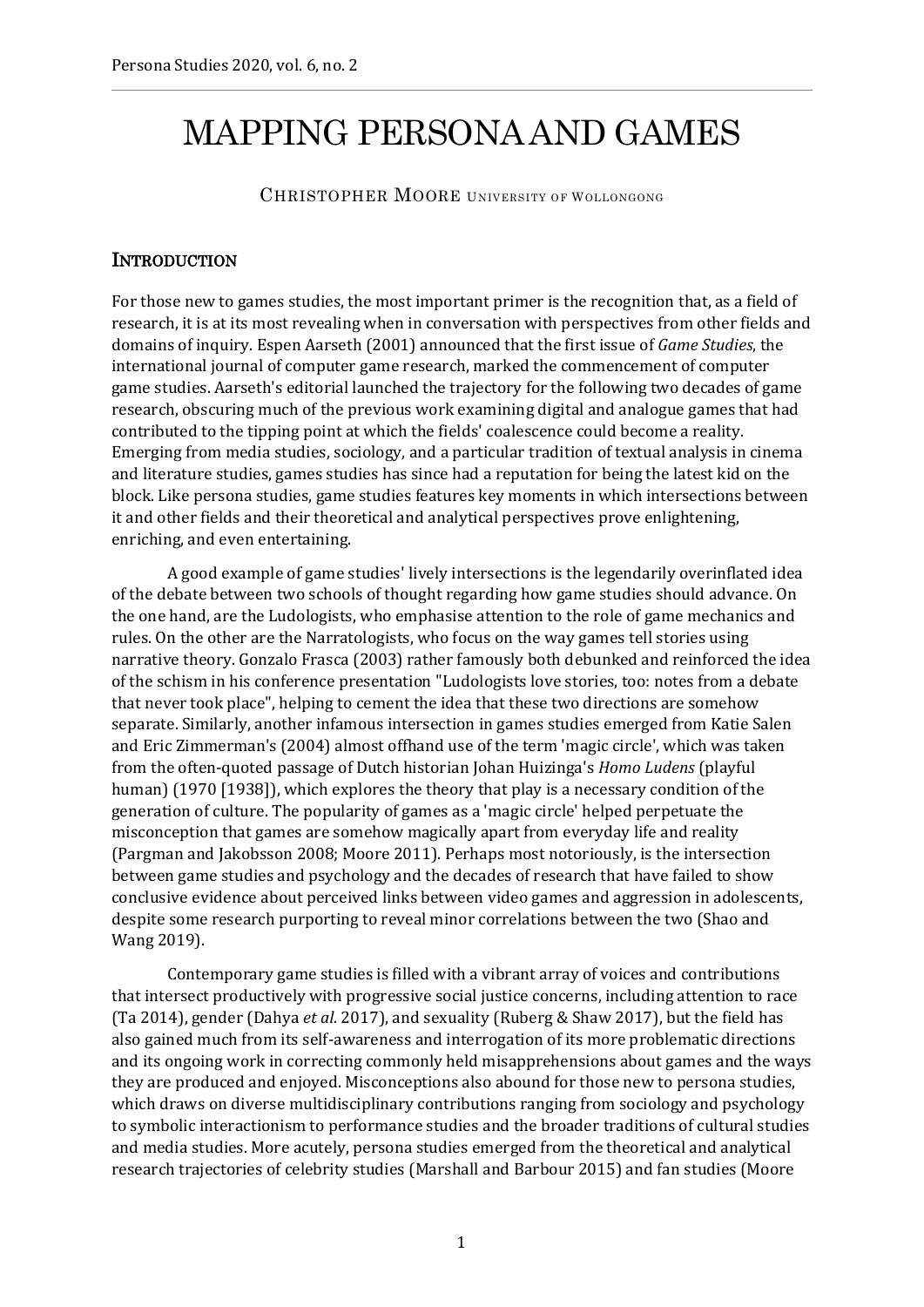2020). The work published in this journal also features connections to legal studies, politics, and history, and in the future, seeks to make greater connections to the social sciences, linguistics and languages, science, engineering and technology studies, among many other disciplines, in order to expand its interdisciplinary goals. We continue to strive against the idea that a persona is equivalent to a brand and that persona is a function of being human. It remains our task to seek an understanding of the ways animals, machines, objects, locations, and other non-humans may be able to possess a degree of agency to which they can be said to enact a persona. The 'Diversifying Persona Studies' online international conference to be held in July 2021 and the corresponding special issue of the journal will be an important time for the field and its contributors to explore these directions and possibilities further.

At its most direct, a persona is a negotiation between the individual and the collective (Marshal et al. 2020). This definition aims not to be vague but inclusive, as both the individual and the collective can include a range of performances, processes, platforms, and things. Persona studies is certainly interested in various identity theories, but it is not limited by them. Rather it seeks to examine the networks of relations involved in the presentation of the public self in the contemporary moment. However, the 'self' concept is usually restricted to individual personhood, which conflicts with the way contributors to this journal have explored what persona means and what its broader relevance is. This issue is a good example of how the intersection between two relatively new domains of inquiry helps to complicate the notions of persona and the 'self', as well as the collective, beyond simple anthropomorphism and anthropocentrism. This could be expanded in future with attention to the way game studies has considered the degree to which form inspires function, beginning with Montford and Bogost's (2009) contribution to the *Platform Studies* series that examines the way computing systems enable and constrain creative expression. Another untapped direction in games studies that has implications for persona studies, is the focus on embodiment, especially Keogh's (2018) approach that explores the connections between the hardware and software of both computers and human bodies.

Games studies' previous proximity to persona studies is perhaps most closely reflected in work contributing to the analysis of avatars. The works of Thomas Apperley and Justin Clemens (2016, 2017) and their research with others (de Wildt *et al.* 2019, Albarrán-Torres & Apperley 2019) provides a foundation to understand the similarity and difference in the two approaches. Where the avatar defines the players' experience of a game world (Apperley & Clemens 2016, p. 114), the player's persona exists as an expression of agency as to how the player (and game designer) uses avatars to represent themselves both in games and outside of them, whether through multiplayer games, role-playing games, or as a game fan via social media (see Moore 2014). Just as the avatar functions to shape and modify human behaviour inside the game world (Apperley & Clemens 2017, p. 52), the algorithmic and participatory nature of social media platforms similarly both afford and constrain the expression of persona online. Furthermore, van Ryn, Apperley and Clemens' (2018) study of avatar economics highlights the cross over between attention to avatars and what is described as the 'affective turn' in the humanities, drawing on the work of scholars like Deleuze and Guatarri and Brian Massumi to explore the relations between game design and player investment and innervation (see also Moore 2010; 2011; 2012).

This issue brings together several key trajectories of games studies and persona studies by mapping some of the connections and distinctions these research fields offer. Games provide a broad range of opportunities to examine how persona formations occur both within entertainment and leisure experiences and within the broader industry that produces and supports them. The study of games and persona is an opportunity to recognise and promote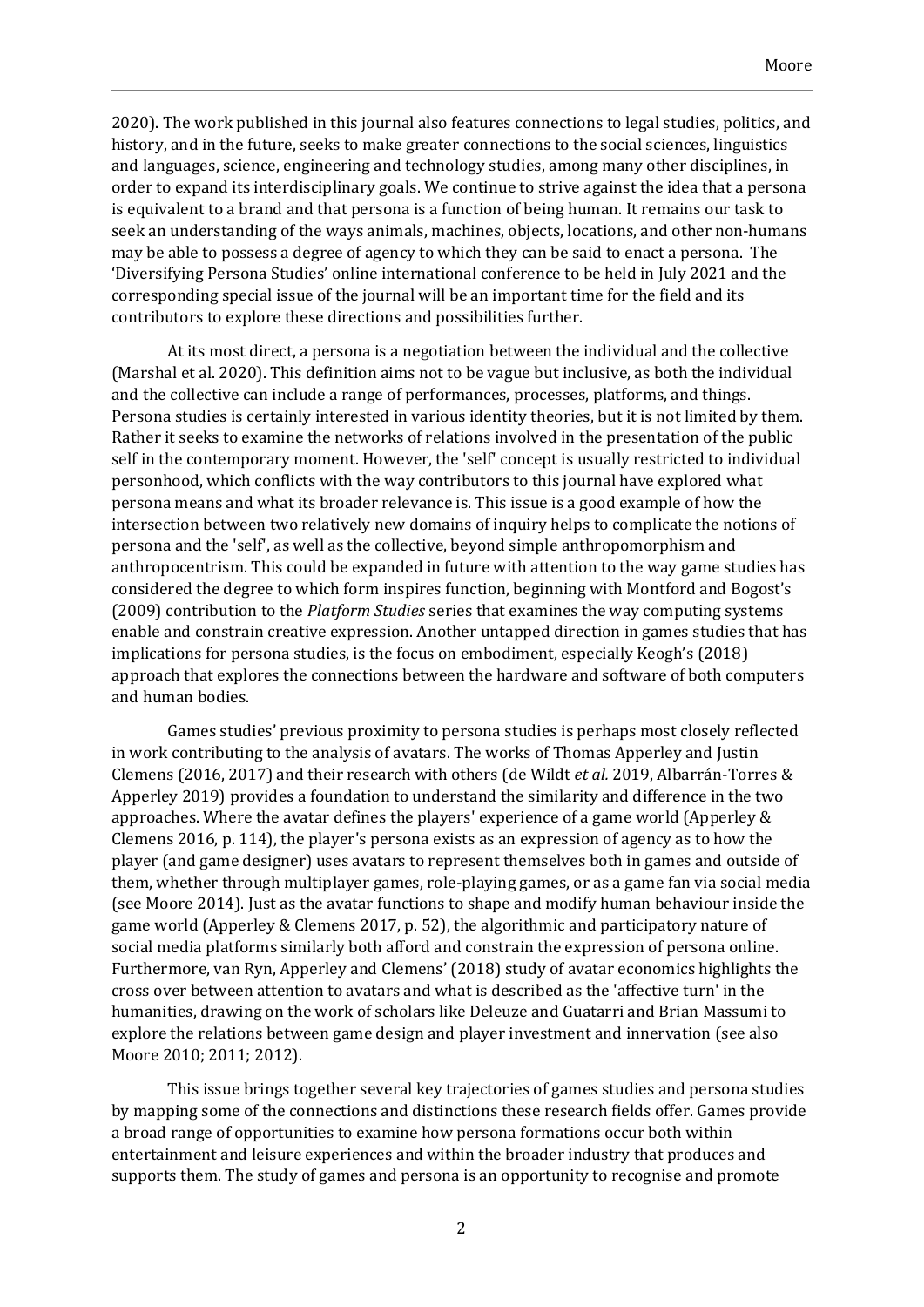interest in the wider 'play' of game-related personas performed by game designers, fans, and content creators, beyond simple stereotypes associated with player types and identity formations. In the following articles, we hope to stimulate conversations, challenge assumptions, and promote future research trajectories.

Role-playing games present an interesting challenge and opportunity to expand the understanding of persona, which is evident in Burgess and Jones's survey of fans of the PS4 exclusive, *Horizon Zero Dawn*. Developed by Guerrilla Games and published by Sony for their console in 2017, the action-adventure RPG title is distinctive for its female protagonist. However, in examining player's responses to and investment in both player characters (PCs) and non-play characters (NPCs), Burgess and Jones reveal previously unrecognised dynamics of character and story design that contribute significantly to overcoming industry misconceptions and concerns about the success of games that feature women as the protagonist.

It is important to remember that while all brands are a type of persona, not all personas are brands. Tomkinson and Elliot complicate this in a critical examination of a brand that contributes to what they call the 'contemporary gamer persona'. The authors investigate the assemblage of the 'G Fuel' energy drink brand and its associated persona that emerges from the complex arrangement of relations with high profile 'gamer' personas, including PewDiePie, the FaZe Clan, Keemstar, and NoisyButters. The article opens up new questions about the relationships between the performativity, prestige, and values connected to the professional and creative lives of specific game-focused persona performances.

In 'Playable Personas: Using Games and Play to Expand the Repertoire of Learner', Cole, Maragliano, and Werning expand the range of persona studies with a set of three case studies that analyse connections between persona, pedagogy, and play. The article explores three examples of 'learner personas' across diverse and revealing situations in which games and the making of games connect learning outcomes to performance, a key dimension of persona, which the authors consider through the lens of embodiment. Building on Werning's previous contribution to understanding the developer persona in autobiographical games, this article is a new landmark for persona studies. It recognises several important challenges for thinking about play in learning within a persona-focussed paradigm to focus on the learner and what they gain from the play experience.

Francesco Toniolo provides us with three new cartographic points to aid in mapping persona and games with a triptych of YouTube persona formations emerging from content production connected to the indie survival horror games. Toniolo explores the close and reciprocal relationship between prominent YouTubers and their highly affective performances. The article examines the genre of games that rapidly evolved due to the attention that content creators helped generate. The article first considers the rise of 'Let's Play' content on the YouTube platform before diving into the history of animated fanvids that remix characters from within the indie survival horror game genre and the related YouTuber content. Finally, Toniolo connects the survival horror play experience to content provided by a more opaque YouTuber persona who shares disturbing, off-putting, and 'creepy' contemporary folklore through text, images, audio and video formats known as 'creepypasta'.

Nathan Jackson's 'Understanding Memetic Media and Collective Identity through Streamer Persona on Twitch.tv' contributes to mapping streamer personas as a form of contemporary content creator whose success is intimately tied to the degree to which their audience participates in the production of content. Jackson builds on the definition of persona mentioned above with the concept of 'memesis' to understand the negotiation and agency exhibited between the streamer persona and their collective audiences. The article explores two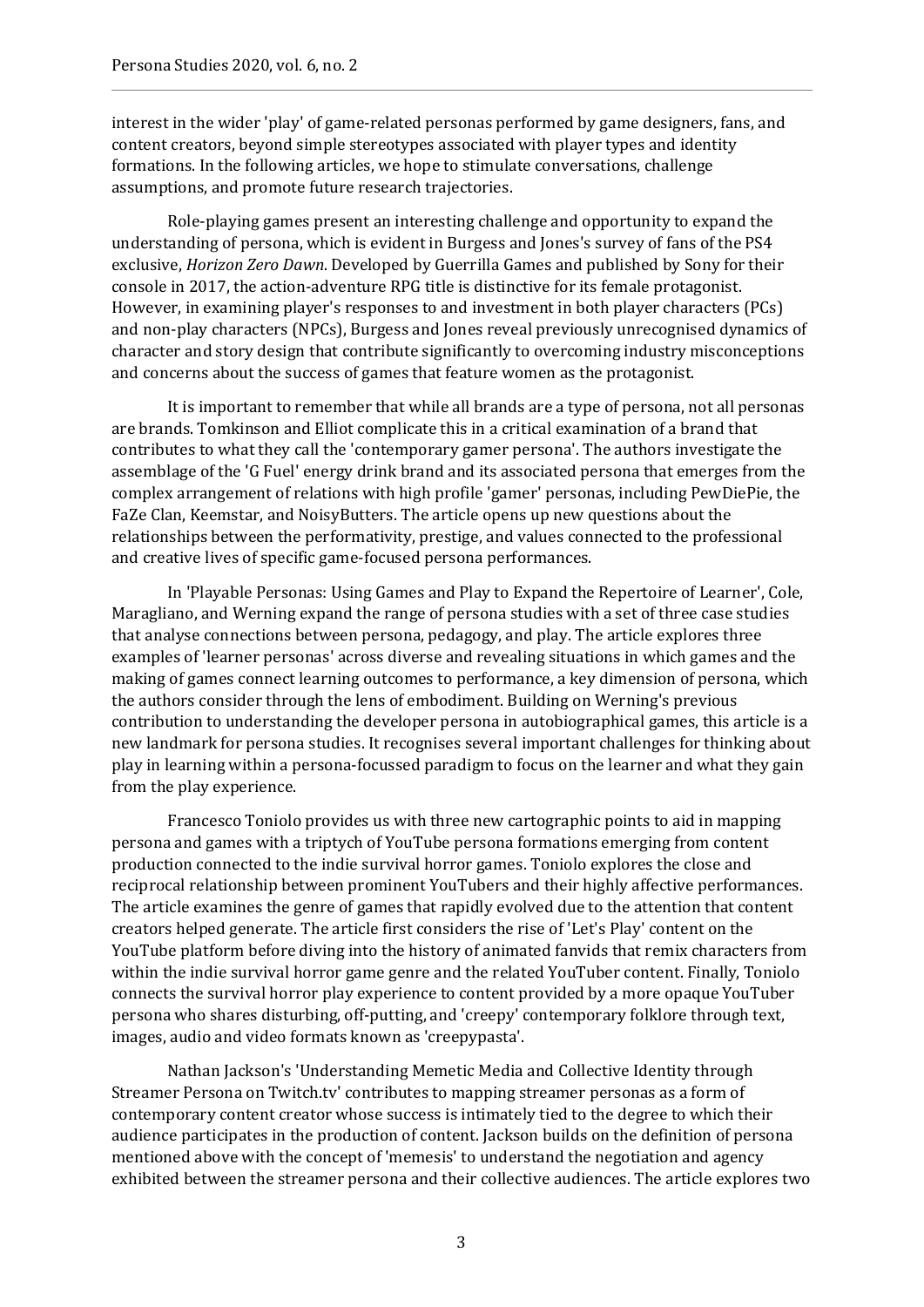cases with attention to the way memes are created, deployed, emerge, and evolve during game streaming. The result is an important contribution in the way games and persona specifically reflect broader practices emerging within internet culture.

As previously mentioned, Werning's understanding of autobiographical games and their developers' persona contributed to foundational ideas in persona studies. Building on Werning's approach, Thryn Henderson provides a new theoretical framework for examining the player's relationship to the developer of an autobiographical game and the process of meaningmaking from the play experience. Henderson proposes and tests three perspectives of an author-player persona which he describes as a shared presence in autobiographical game spaces. In a close reading of Alex Camilleri's game *Memoir En Code: Reissue*, Henderson reveals the difference in meaning-making between three' player positions' when viewed through the protagonist, protagonist-proxy, and the witness perspectives.

In the final contribution to this edition, Chris Comerford presents new research into the ways games fill crucial voids in our everyday lives during times of crisis. Comerford shares insights into the types of gaming personas that players reported performing through the initial Covid-19 pandemic lockdown of 2020 by embracing the life-simulator game *Animal Crossing: New Horizons*. Comerford's survey results help us understand the modes in which players integrate game roles into the public presentation of themselves both in the game and via social media as game fans. This article serves as an important reminder of the benefits of routine gameplay experiences conducive to personal and social stability when otherwise ordinary life becomes disrupted.

This issue represents a remarkable achievement for persona studies and its contributors, demonstrating its truly multi- and inter-disciplinary potential and effectiveness. It offers a series of key innovations for game studies and clearly reveals the potential of the theory and methodological tools that persona studies offer as an intersectional research trajectory. The issue comes at an important stage for persona studies as we look to the future in 2021, both in the immediate but also longer-term direction that will be interrogated as part of the upcoming international persona studies conference. We invite you to review the CFP on the journal website and imagine how you might contribute to the field as we seek to ensure that persona studies is a space for new voices, especially emerging academics, and an area of study that promotes change, diversity, and inclusive scholarship.

## ACKNOWLEDGMENTS

This issue of the journal would not be possible without the amazing work of my co-editor, Katja Lee, whose diligent professionalism and commitment to quality is as inspiring as it is inexhaustible. Thank you for your time and hard work in bringing this ambitious issue in to being.

## WORKS CITED

- Aarseth, A 2001, 'Computer Game Studies, Year One', Games Studies, vol.1, no.1, np. retrieved 3 March 2021, http://www.gamestudies.org/0101/editorial.html
- Albarrán-Torres, C & Apperley, T 2019, 'Poker avatars: affective investment and everyday gambling platforms', *Media International Australia*, vol.172, no.1, pp. 103–113, doi: 10.1177/1329878X18805088.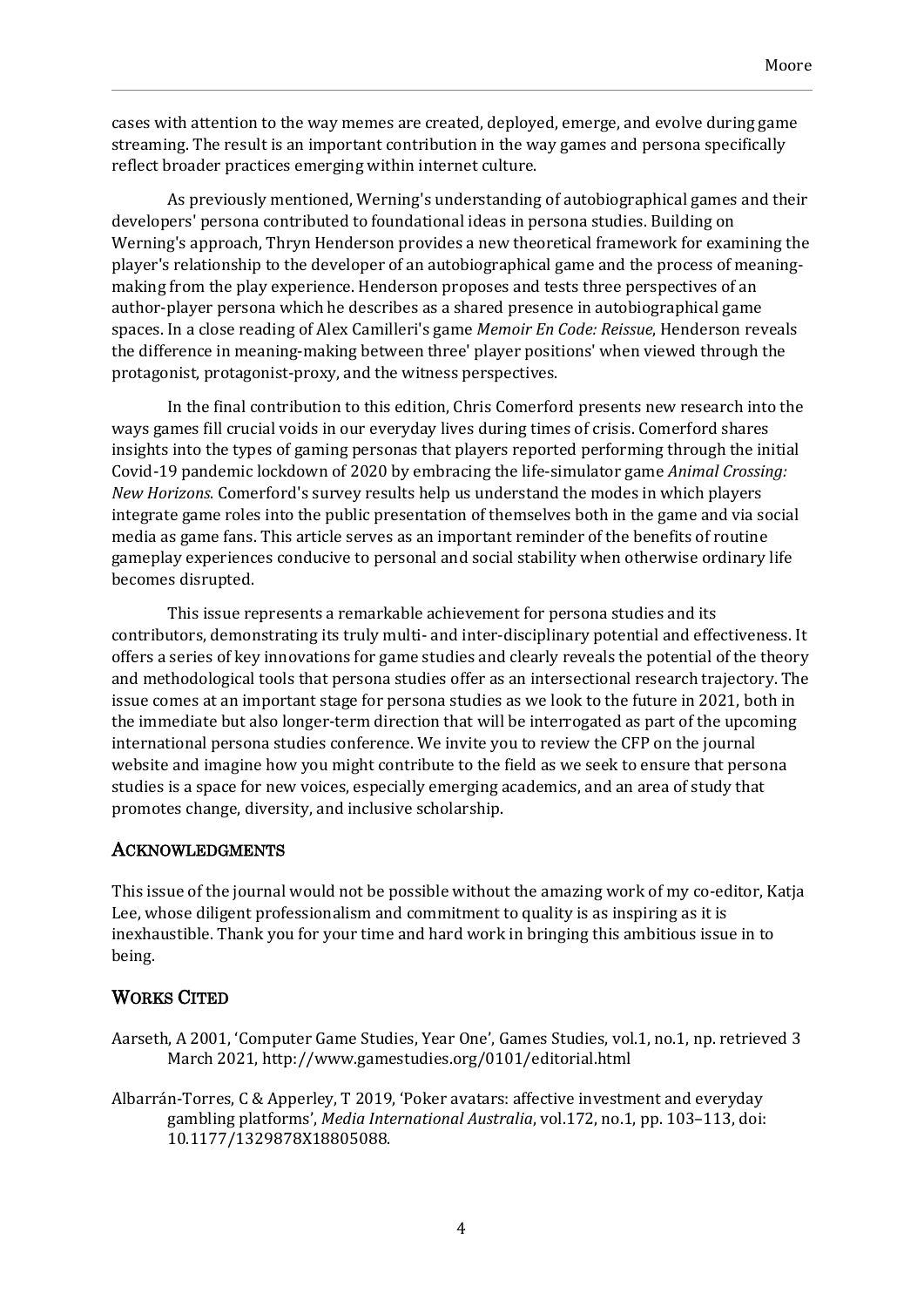- Apperley, T & Clemens, J 2016, 'The biopolitics of gaming: Avatar-player self-reflexivity in Assassin's Creed I, *The play versus story divide in game studies: Critical essays,* M. W. Kapell Ed. McFarland & Copp. Jefferson, pp. 110–124.
- —2017. 'Flipping Out: Avatars and Identity', *Boundaries of Self and Reality Online: Implications of Digitally Constructed Realities* (Jake Gackenback, and Jonathan Bown Eds. Academic Press, London.
- de Wildt, L Apperley, T Clemens, J Fordyce, R & Mukherjee, S 2019, '(Re-)Orienting the Video Game Avatar', *Games and Culture*, vol. 15, no. 8, pp. 1-19, DOI: 10.1177/1555412019858890
- Dahya, N Jenson, J & Fong K 2017, "(En)gendering videogame development: A feminist approach to gender, education, and game studies", Review of Education, Pedagogy, and Cultural Studies, vol. 39 no. 4, pp. 367-390, DOI: 10.1080/10714413.2017.1344508
- Frasca, G 2003, 'Ludologists love stories, too: notes from a debate that never took place', Proceedings of the 2003 DiGRA International Conference: Level Up, retrieved 3 March 2021, http://www.digra.org/digital-library/publications/ludologists-love-stories-toonotes-from-a-debate-that-never-took-place/
- Huizinga, H 1970 [1938], *Homo Ludens: A Study of the Play Element in Culture*. Temple Smith, London.
- Keogh, B 2018. *A Play of Bodies How We Perceive Videogames*, MIT Press. London.
- Marshall, P. D, Moore, C & Barbour, K 2020, Persona Studies: An Introduction. John Wiley and Sons, Hoboken, NJ.
- Marshall, P. D & Barbour K 2015, 'Making Intellectual Room for Persona Studies: A New Consciousness and a Shifted Perspective', Persona Studies vol. 1, no. 1, pp. 1–12, https://doi.org/10.21153/ps2015vol1no1art464.
- Montford, N & Bogost, I 2009. *Racing the Beam: The Atari Video Computer System*, MIT Press, London.
- Moore, C 2010, 'Hats of Affect: A Study of Affect, Achievements and Hats in Team Fortress 2', Game Studies, vol. 11, no. 1. retrieved 3 March 2021 http://gamestudies.org/1101/articles/moore
- —2011, The magic circle and the mobility of play. Convergence: The International Journal of Research into New Media Technologies 17(4) 373–387 DOI: 10.1177/1354856511414350
- —2012, 'Invigorating Play: The Role of Affect in Online Multiplayer FPS Game', in Guns, Grenades, and Grunts First-Person Shooter Games, edited by Gerald A. Voorhees, Josh Call, Katie Whitlock, Continuum, London.
- —2014, 'Screenshots as virtual photography, digital media objects and the production of online persona', *Repurposing the Digital Humanities: Research, Methods, Theories,* Katherine Bode and Paul Arthur eds., Continuum: London
- —2020, 'An Approach to Online Fan Persona', Transformative Works and Culture, Vol 33. DOI: https://doi.org/10.3983/twc.2020.1703